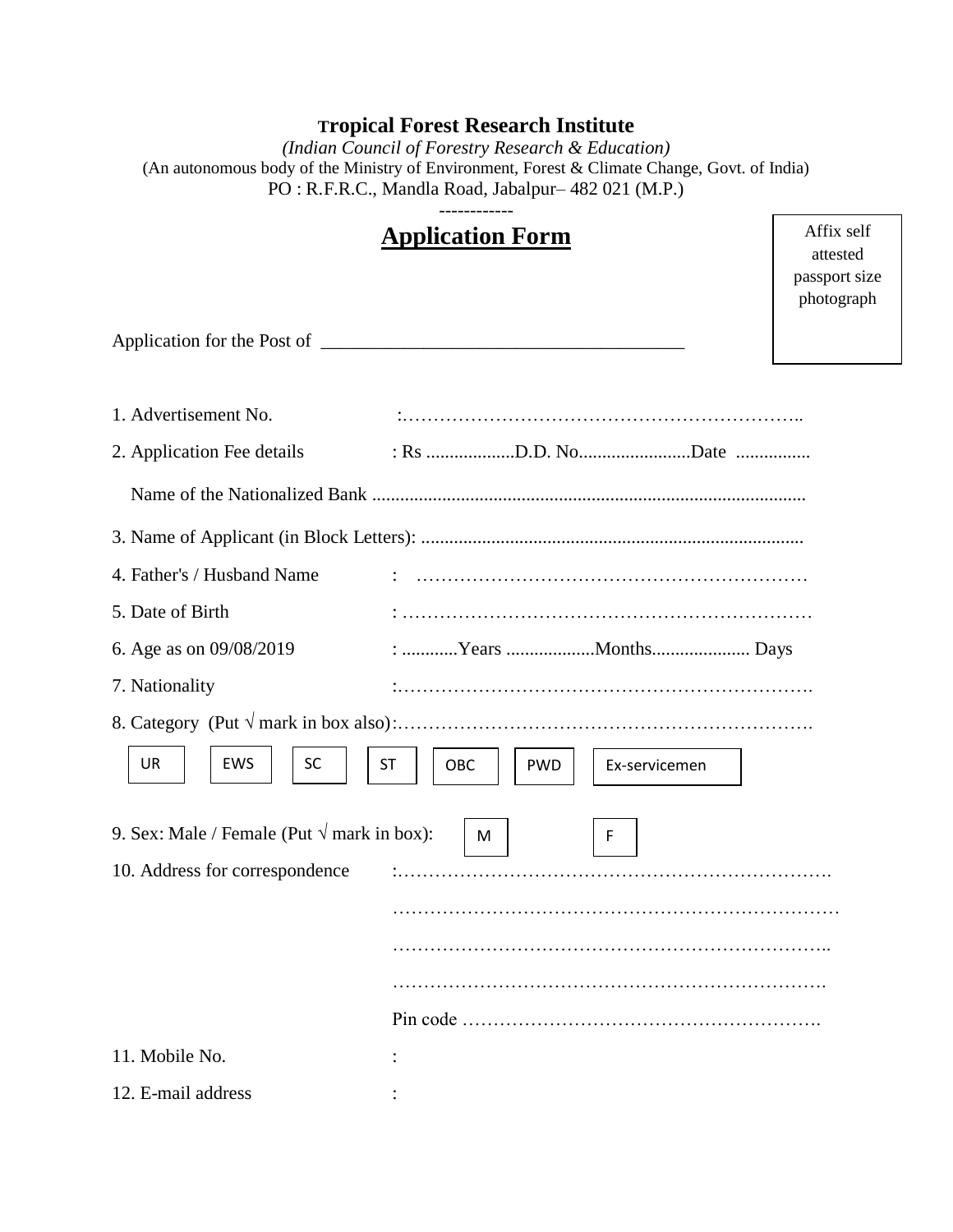12. Aadhaar No. :

13. Educational qualification :

| <b>Exam</b><br><b>Passed</b> | Year | Board /<br><b>School</b> | <b>Total marks</b> | Marks obtained Grade/ % |  |
|------------------------------|------|--------------------------|--------------------|-------------------------|--|
|                              |      |                          |                    |                         |  |
|                              |      |                          |                    |                         |  |
|                              |      |                          |                    |                         |  |
|                              |      |                          |                    |                         |  |

14. Any other qualification :

15. Experience if any :

#### **UNDERTAKING**

I hereby declare that the above information is correct to the best of my knowledge and belief that nothing has been concealed or distorted. If at any time, I am found to have concealed/ distorted any material information, my candidature shall be liable for rejection/termination of appointment.

Place:………………… Name & Signature of Candidate

Date:………………….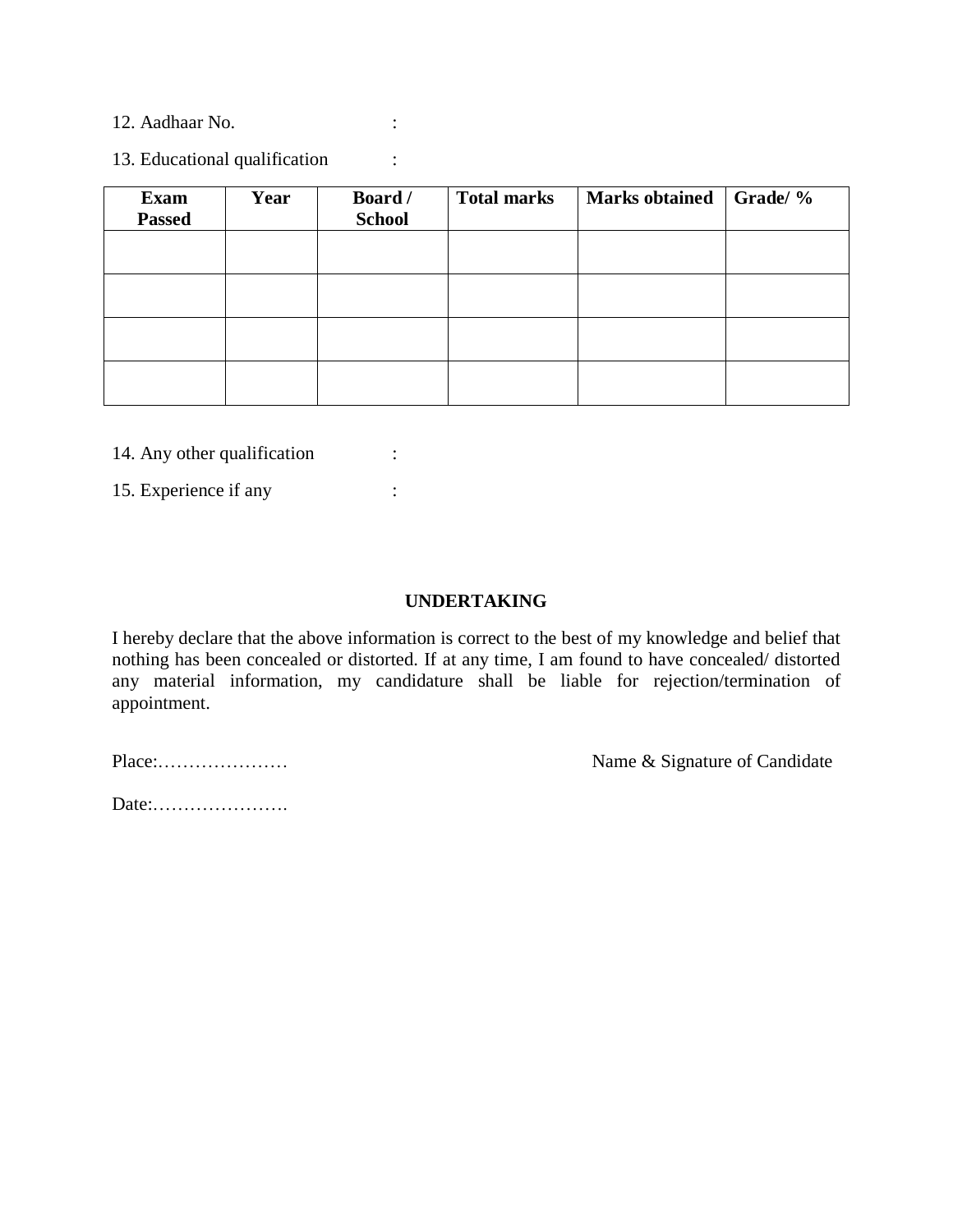### **Appendix-1**

# **APPLICATION FORM FOR GROUP 'C' (Retired Defence Service Personnel)**

| 1. Personnel Number, Rank and Name |  |
|------------------------------------|--|
| 2. Arm/Service                     |  |
| 3. Father's Name                   |  |
| 4. Dates of $-$                    |  |
| (a) Birth                          |  |
| (b) Enrolment                      |  |
| (c) Retirement / Discharge         |  |
| 5. Reasons for Release / Discharge |  |
| 6. Medical Category                |  |
| 7. Award or Decoration             |  |
| 8. Home, District and State        |  |
| 9. Present Address/Mailing Address |  |
| 10. Permanent Address              |  |
| 11. Present profession employment  |  |

Please paste your passport size photograph (in uniform)

12. Qualification: (Please attach attested copies of mark sheets)

| Course                    | Year | Institution | Civil Equivalent |
|---------------------------|------|-------------|------------------|
| (a) Civil (Education)     |      |             |                  |
| (b) Military (Education)  |      |             |                  |
| (c) Military (Profession) |      |             |                  |

13. \*Languages known - Read/Write/Speak

(a) Indian :

(b) Foreign :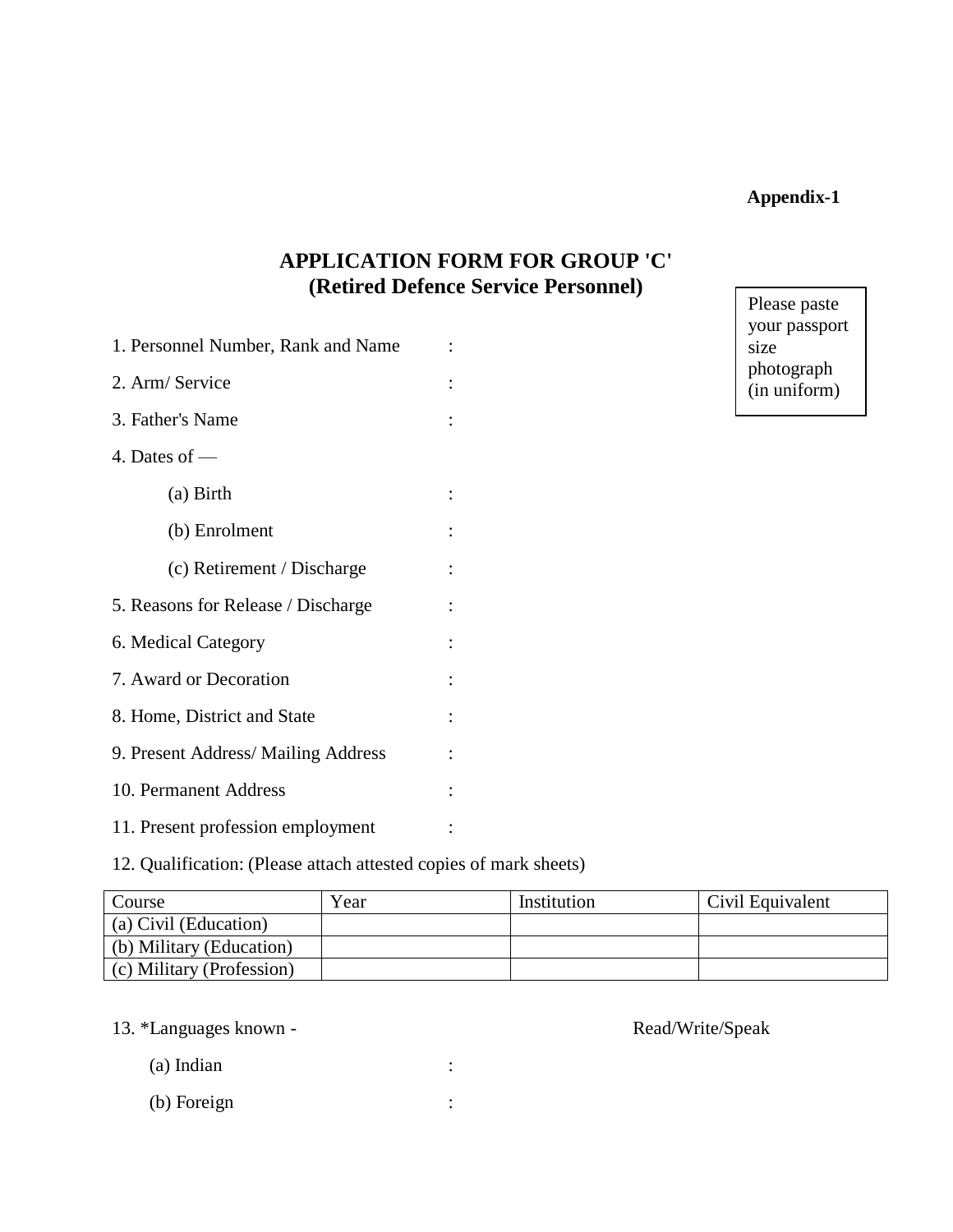14. \* Character as assessed by Military authorities

15. Extra-curricular activities-

## 17. Zilla Sainik Board/Employment Exchanges:

(Registration No.)

18. Job applied for

Date ( ...............................................)

Signature

Name

Address

\*Countersigned

\_\_\_\_\_\_\_\_\_\_\_\_\_\_\_\_\_\_\_\_\_\_\_\_\_\_\_\_\_\_\_\_\_\_\_\_\_\_\_\_\_\_\_\_\_\_\_\_\_\_\_\_\_\_\_\_\_\_\_\_\_\_\_\_\_\_\_\_\_\_\_\_\_\_\_

\* Applicable where applications are not made directly.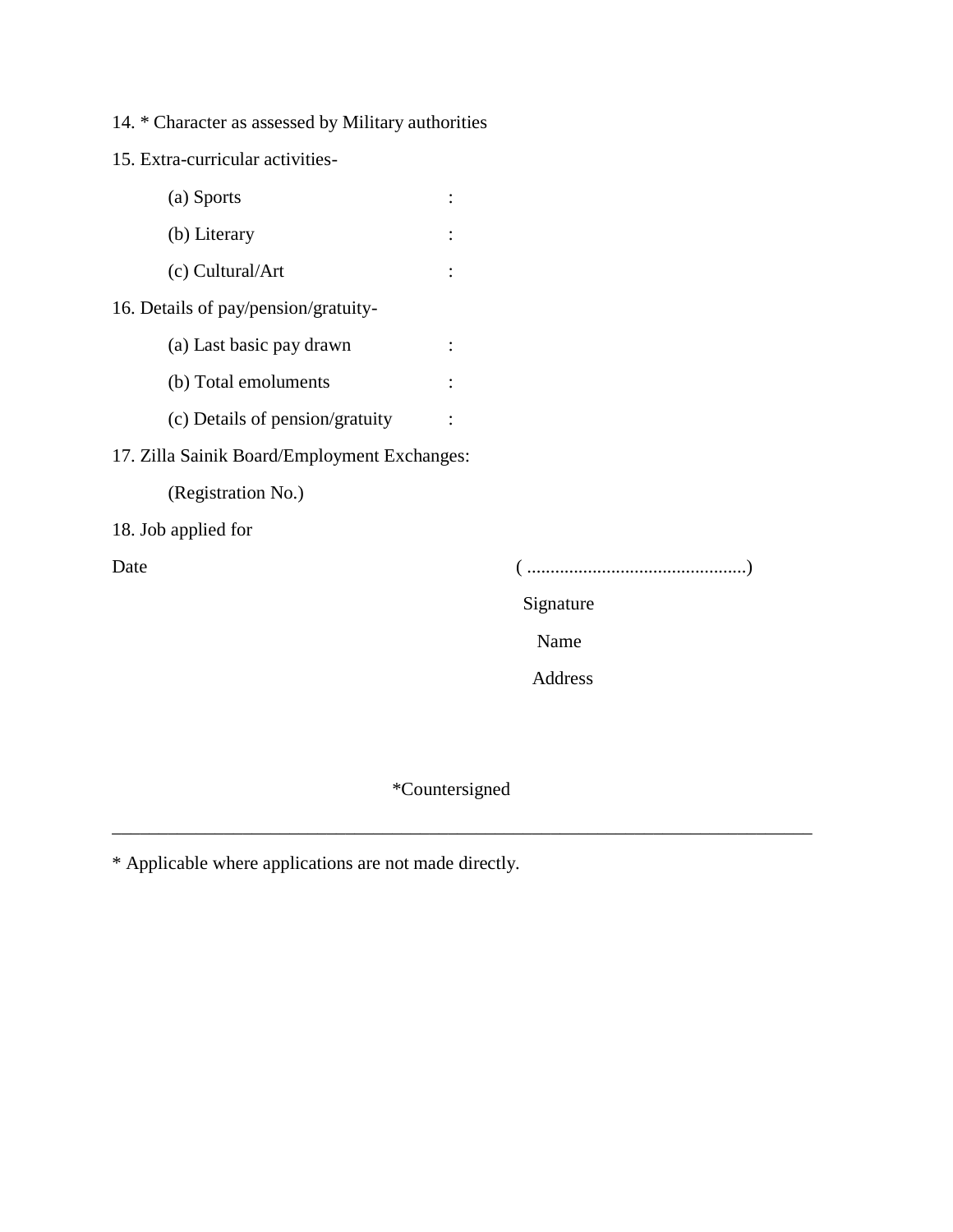# **PROFORMA OF CERTIFICATE FOR EMPLOYED OFFICIALS**

### **G.I., Dept. of Per. & Trg., O.M. No.36034/2/91-Estt.(SCT), Dated 03-04-1991**

I hereby, with the information available, certify that Shri ................................................(Name)

No.............................................. (Rank) would complete prescribed period of appointment on

..................................(Date)

Place: Signature

Date: Commanding Officer

Office Seal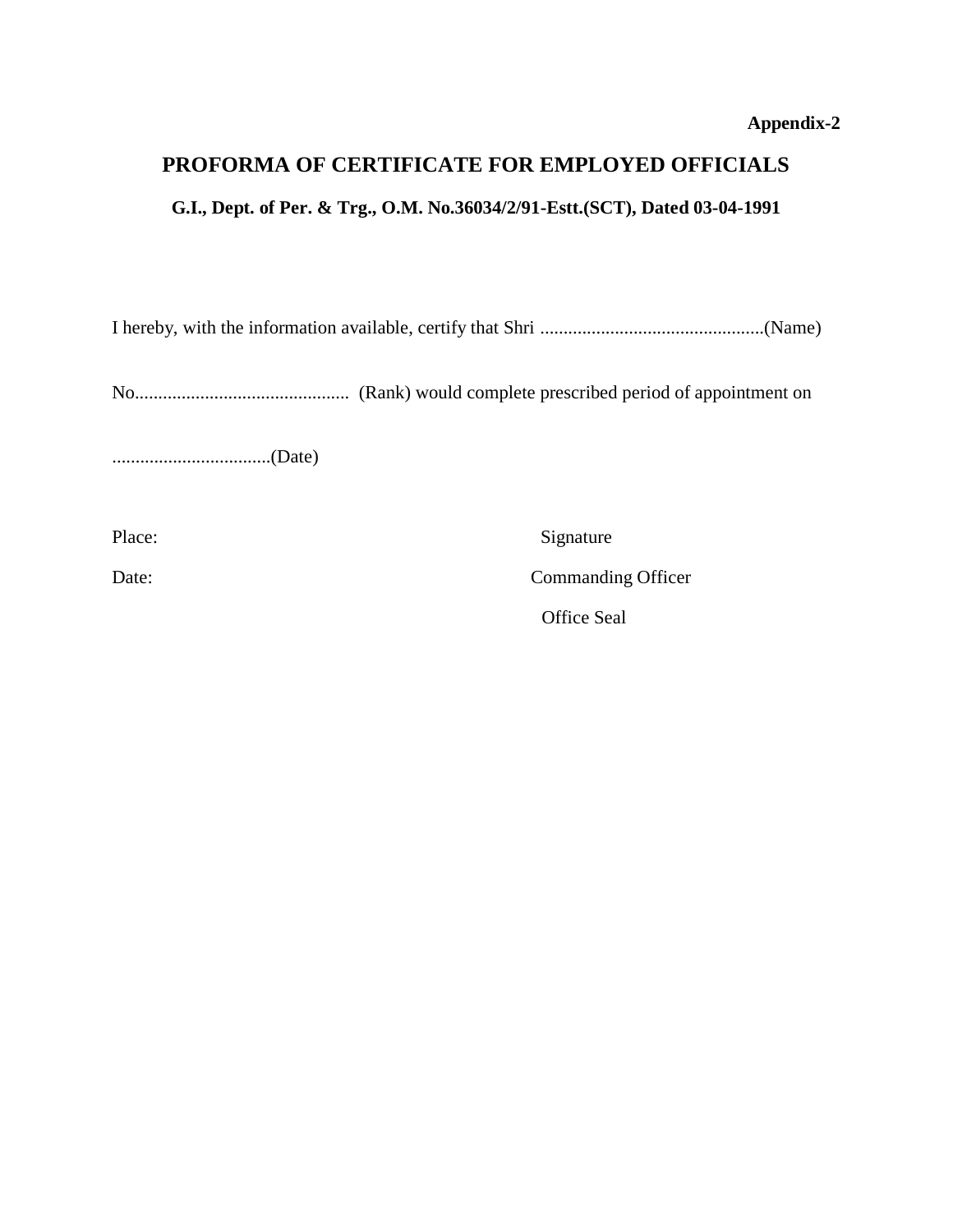#### **FORM OF UNDERTAKING TO BE GIVEN BY CANDIDATES APPLYING FOR CIVIL POSTS UNDER EX-SERVICEMEN CATEGORY**

#### **G.I., Dept. of Per. & Trg., O.M. No.36034/2/91-Estt.(SCT), Dated 03-04-1991**

I understand that, if selected on the basis of the recruitment/examination to which this application relates, my appointment will be subject to my producing documentary evidence to the satisfaction of the Appointing Authority that I have been duly released/retired/discharged from the Armed Forces and that I am entitled to the benefits admissible to ex-servicemen in terms of the Ex-Servicemen (Re-employment in Central Civil Services and Posts) Rules, 1979, as amended from time to time.

2. I also understand that I shall not be eligible to be appointed to a vacancy reserved for Exservicemen in regard to the recruitment covered by this examination, if I have at any time prior to such appointment, secured any employment on the civil side (including Public Sector Undertakings, Autonomous Bodies/Statutory Bodies, Nationalized Banks, etc.), by availing of the concession of reservation of vacancies admissible to Ex-servicemen.

Place: Signature of Candidate

Date: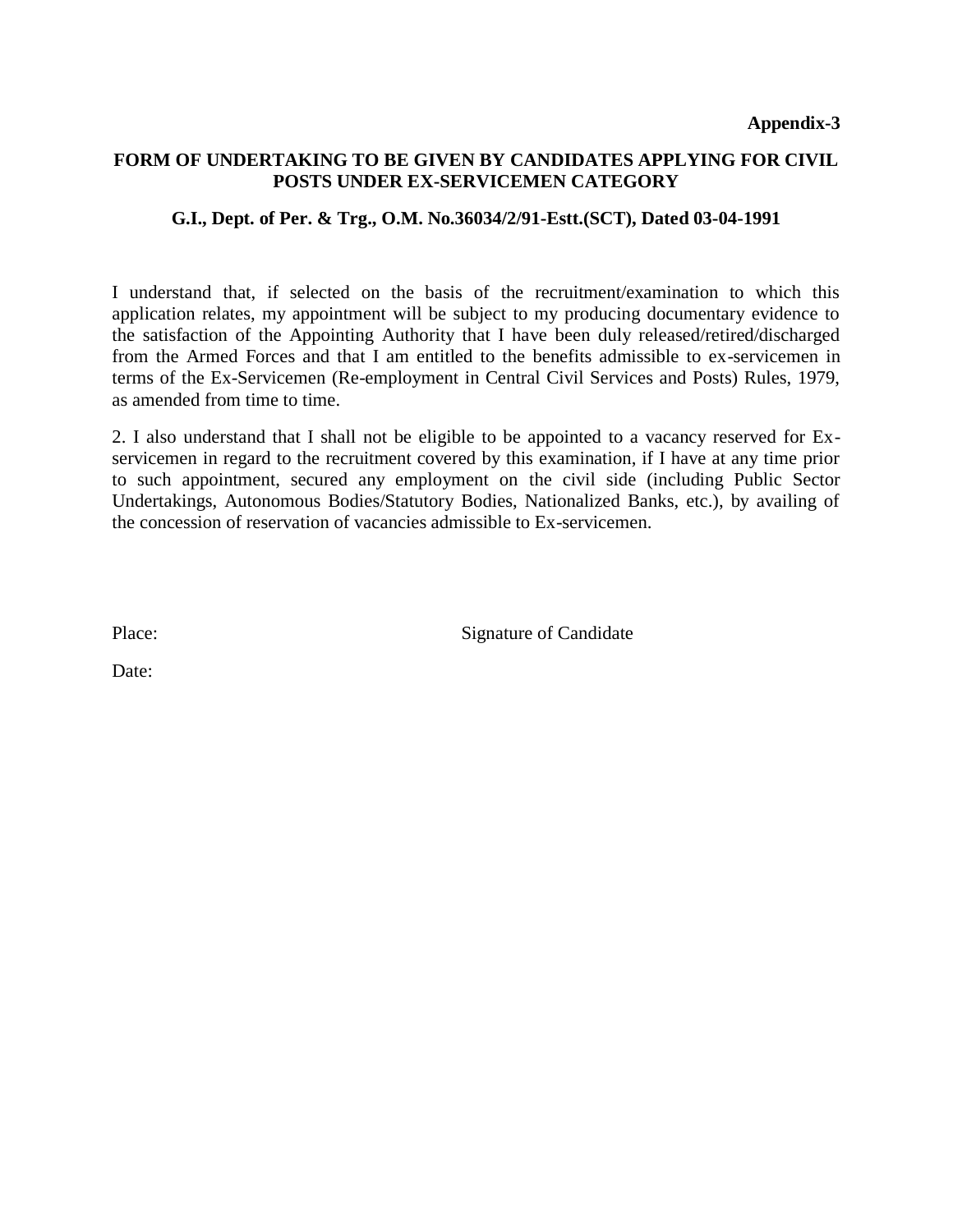#### **Annexure-4**

(in the case of Govt. employees)

Certificate to be furnished by the Employer / Forwarding Authority certified that :

- (i) The particulars furnished by Shri/Smt. \_\_\_\_\_\_\_\_\_\_\_\_\_\_\_\_\_\_\_\_\_\_\_\_\_\_\_\_\_\_ are correct.
- (ii) There is no vigilance / disciplinary case either pending or contemplated against him/here.
- (iii) Integrity of the applicant is certified.
- (iv) Photocopies of the up-to-date ACRs, attested by an officer not below the rank of an Under Secretary to the Govt. of India are enclosed.

Date : (Signature of the Head of the Department / Forwarding Authority)

Department/Office with seal

Telephone No.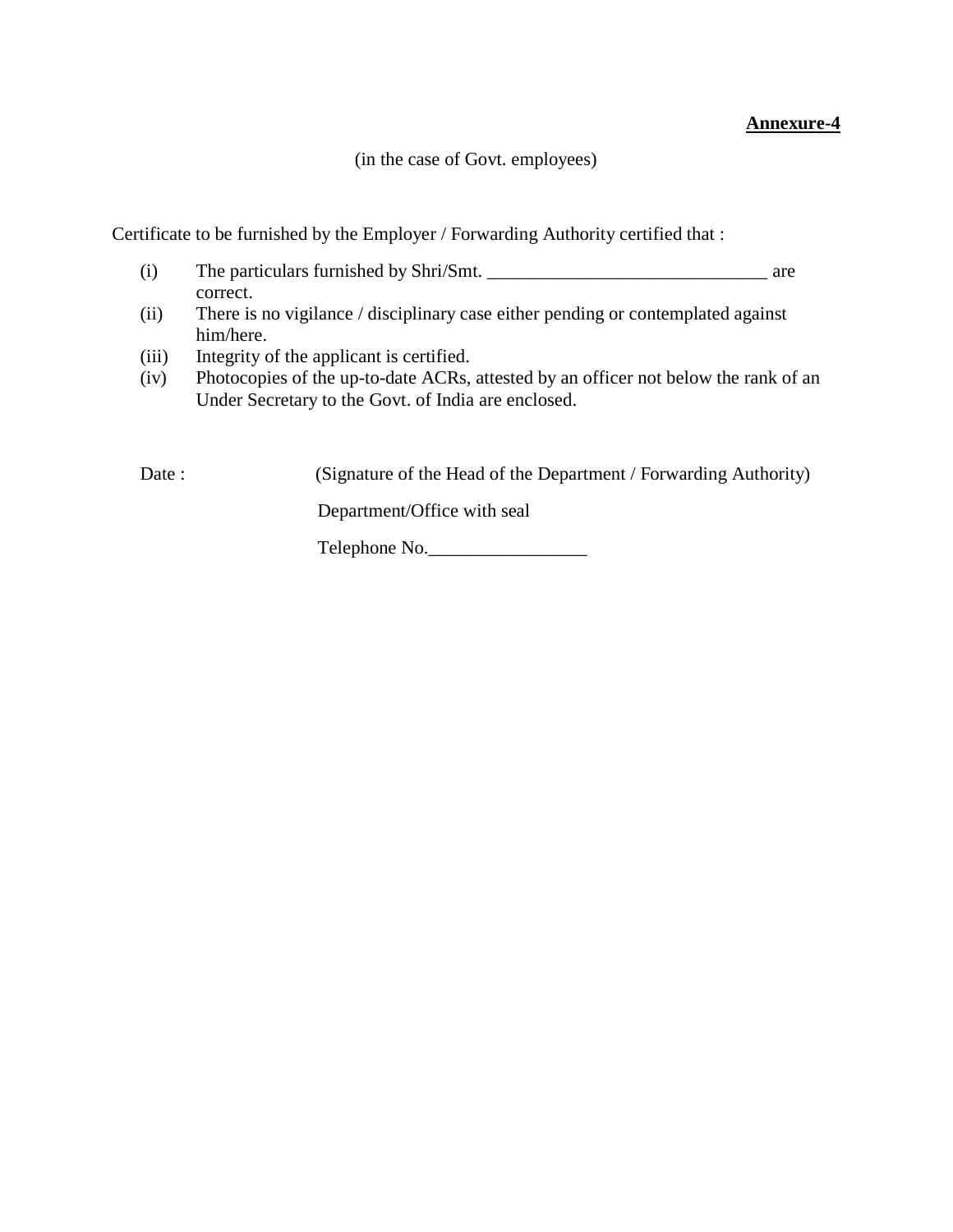#### **Annexure-5**

#### **FORM OF SCHEDULED CASTE/TRIBE CERTIFICATE**

|                                                           |  | belongs to the <u>contract contract control</u> Caste/Tribe which is recognized as a Scheduled |  |  |
|-----------------------------------------------------------|--|------------------------------------------------------------------------------------------------|--|--|
| Caste/Scheduled Tribe* under:                             |  |                                                                                                |  |  |
| <i>*The Constitution (Scheduled Castes) Orders, 1950.</i> |  |                                                                                                |  |  |

\*The Constitution (Scheduled Tribes) Order, 1950.

\*The Constitution (Scheduled Tribes) (Union Territories) Order, 1950.

\*The Constitution (Scheduled Tribes) (Union Territories) Order, 1951: {as amended by the Scheduled Castes and Scheduled Tribes List (Modification Order, 1956, the Bombay Recoganisation Act, 1960, the Punjab Recoganisation Act, 1966, the State of Himachal Pradesh Act, 1970, the North Eastern Areas (Recognisation) Act, 1971 and the Scheduled Castes and Scheduled Tribes Orders (Amendment) Act, 1976}, the State of Mizoram Act, 1986, the State of Arunachal Pradesh Act, 1986 and the Goa, Daman and Diu (Reorganisation) Act, 1987} \*The Constitution (Jammu and Kashmir) Scheduled Order, 1956; \*The Constitution (Andaman and Nicobar Islands) Scheduled Tribes Order, 1959 as amended by the Scheduled Castes and Scheduled Tribes Orders (Amendment) Act, 1976; \*The Constitution (Dadra and Nagar Haveli) Scheduled Castes Order, 1962; \* The Constitution (Dadra and Nagar Haveli) Scheduled Tribes Order, 1962; \*The Constitution (Pondicherry) Scheduled Castes Order, 1964; \* The Constitution (Scheduled Tribes) (Uttar Pradesh) Order, 1967; \* The Constitution (Goa, Daman and Diu) Scheduled Castes Order, 1968; \* The Constitution (Goa, Daman and Diu) Scheduled Tribes Order, 1968; \* The Constitution (Nagaland) Scheduled Tribes Order, 1970. \* The Constitution (Sikkim) Scheduled Tribes Order, 1978. \*The constitution (Jammu and Kashmir) Scheduled Tribes Order, 1989. \*The constitution (Scheduled Castes) Orders (Amendment) Act, 1990. \*The Constitution (Scheduled Tribes) Orders, amendment Act, 1991. \*The Constitution (Scheduled Tribes)order Second Amendment Act, 1991.

2. This certificate is issued on the basis of the Scheduled Castes/Scheduled Tribes Certificate issued to Shri/Shrimati\*/Kumari\* \_\_\_\_\_\_\_\_\_\_\_\_\_\_\_\_\_\_\_\_\_\_\_\_\_\_\_\_\_father/mother of Shri/Shrimahi/Kumari\_\_\_\_\_\_\_\_\_\_\_\_\_\_\_\_ of village/town\_\_\_\_\_\_\_\_\_\_\_\_\_\_\_\_\_\_\_\_ in District/Division of the State/Union Territory\_\_\_\_\_\_\_\_\_\_\_\_ who belongs to the Caste/Tribe which is recognised as Scheduled Caste/Scheduled Tribe in the State/Union Territory\_\_\_\_\_\_\_\_ issued by the dated .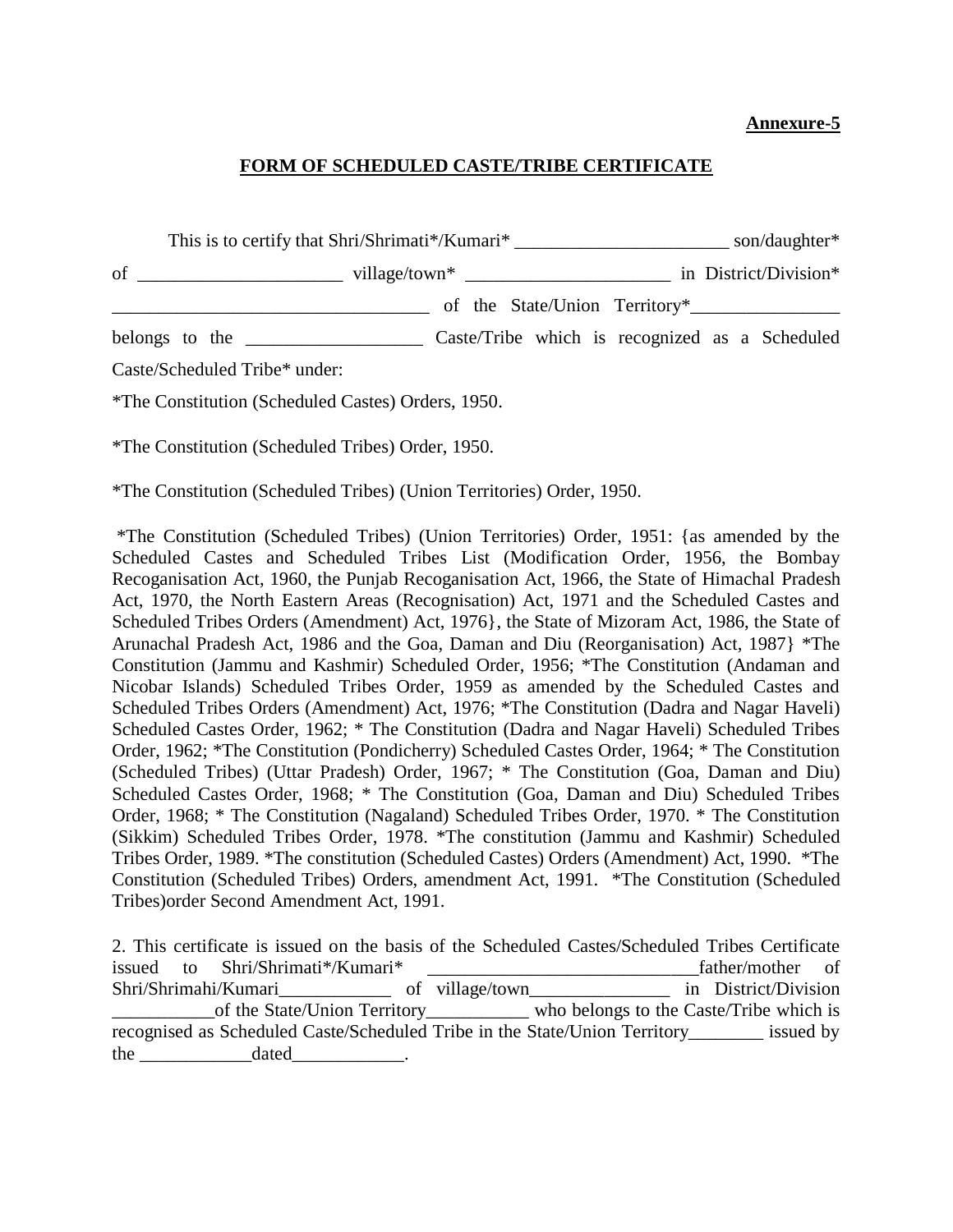3. Shri/Shrimati/Kumari\_\_\_\_\_\_\_\_\_\_\_\_\_\_\_\_ and or his/her family ordinarily reside(s) in village/town \_\_\_\_\_\_\_\_\_\_\_\_of \_\_\_\_\_\_\_\_\_\_\_\_\_\_\_\_ District/Division of the State/Union Territory of\_\_\_\_\_\_\_\_\_\_\_\_\_.

> Signature \_\_\_\_\_\_\_\_\_\_\_\_\_\_\_\_ Designation \_\_\_\_\_\_\_\_\_\_\_\_\_\_\_\_\_\_\_\_\_

(with seal of office) State/Union Territory

Place \_\_\_\_\_\_\_\_\_\_\_\_\_\_\_\_\_

Date \_\_\_\_\_\_\_\_\_\_\_\_\_\_\_\_\_\_